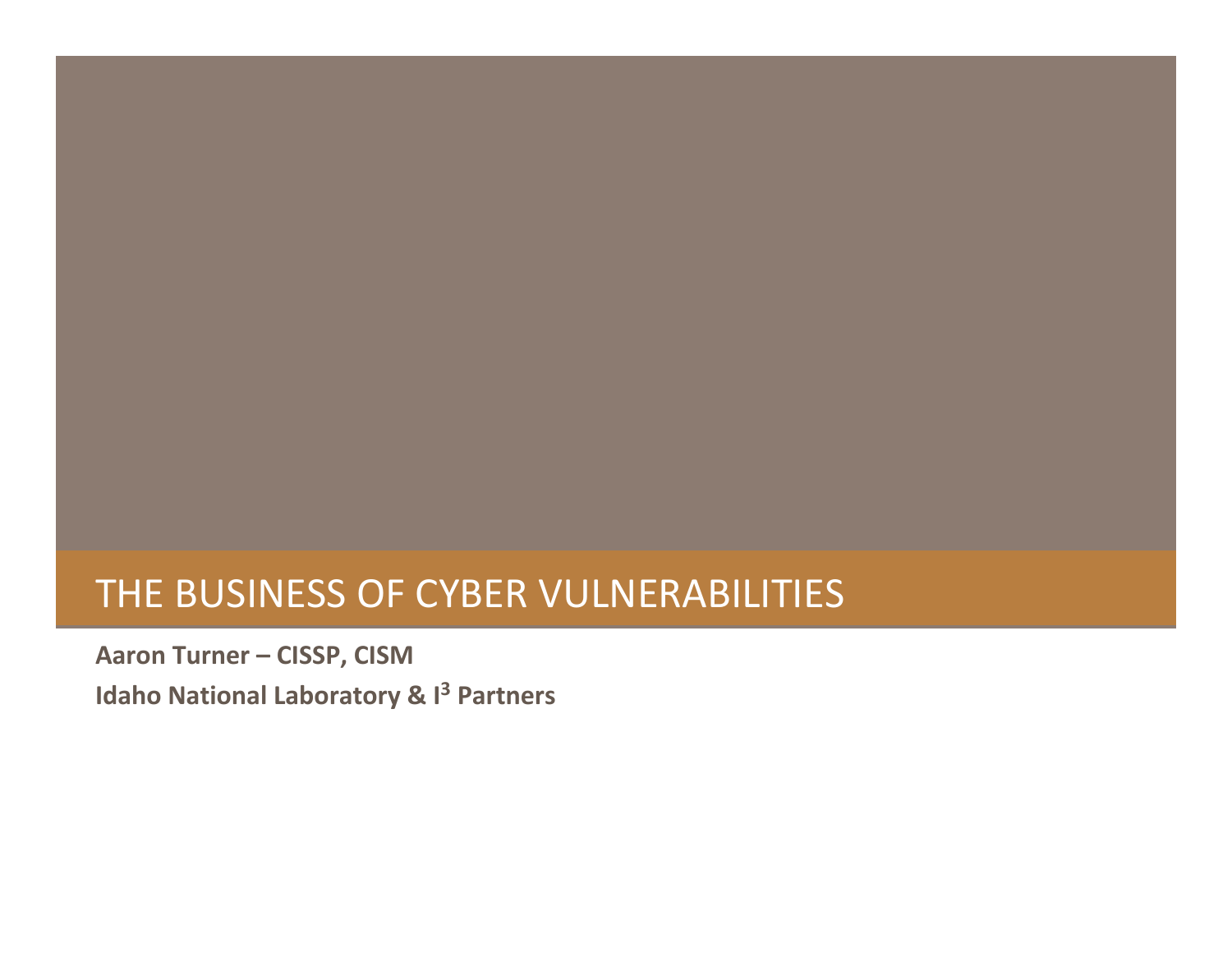# VULNERABILITY NULNER ABULITY BUSINESS OVERVIEW







| <b>Vendor</b>  | <b>Vulnerabilities</b> | Percentage |                   |
|----------------|------------------------|------------|-------------------|
| Microsoft      | 148                    | 4.3%       |                   |
| lNovell        | 132                    | 3.8%       |                   |
| <b>Red Hat</b> | 127                    | 3.7%       |                   |
| lUbuntu        | 115                    | 3.3%       | <b>Full Point</b> |
| Apple          | 110                    | 3.2%       | Increase          |
| lSun           | 85                     | 2.5%       | vs '06            |
| IPHP           | 72                     | 2.1%       |                   |
| Oracle         | 68                     | 2.0%       |                   |
| Cisco          | 62                     | 1.8%       |                   |
| Mozilla        | 48                     | 1.4%       |                   |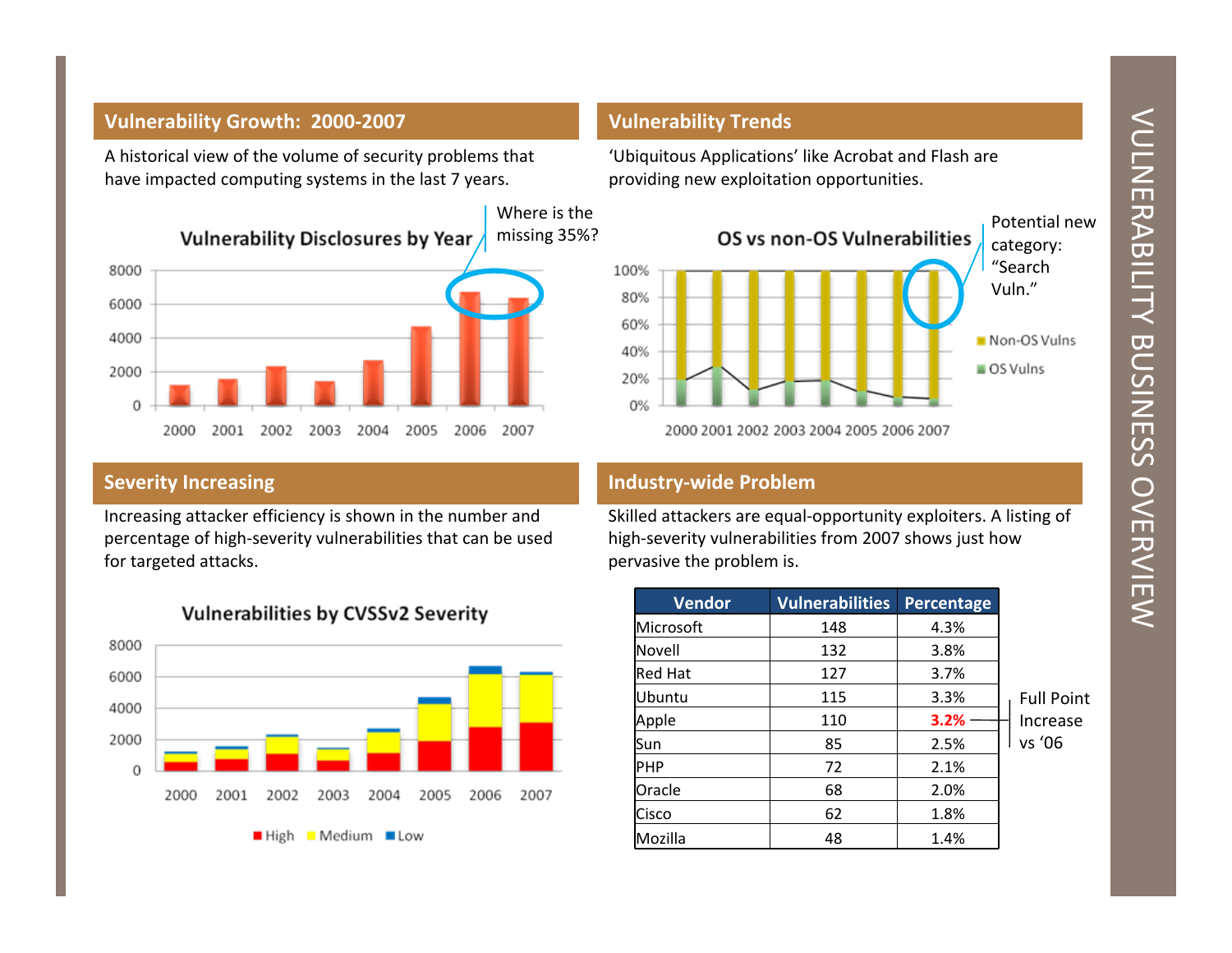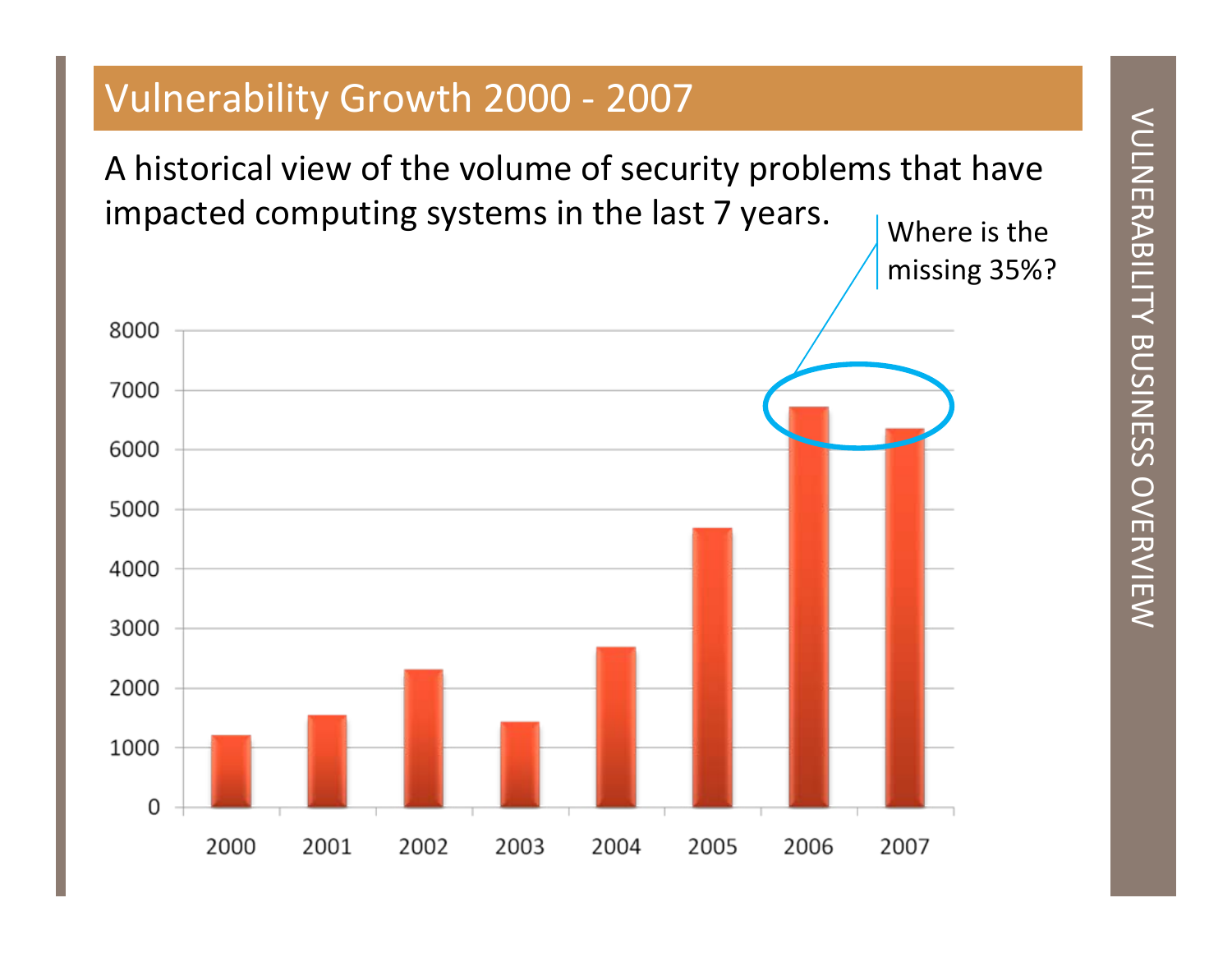VULNERABILITY VULNERABILITY BUSINESS OVERVIEW

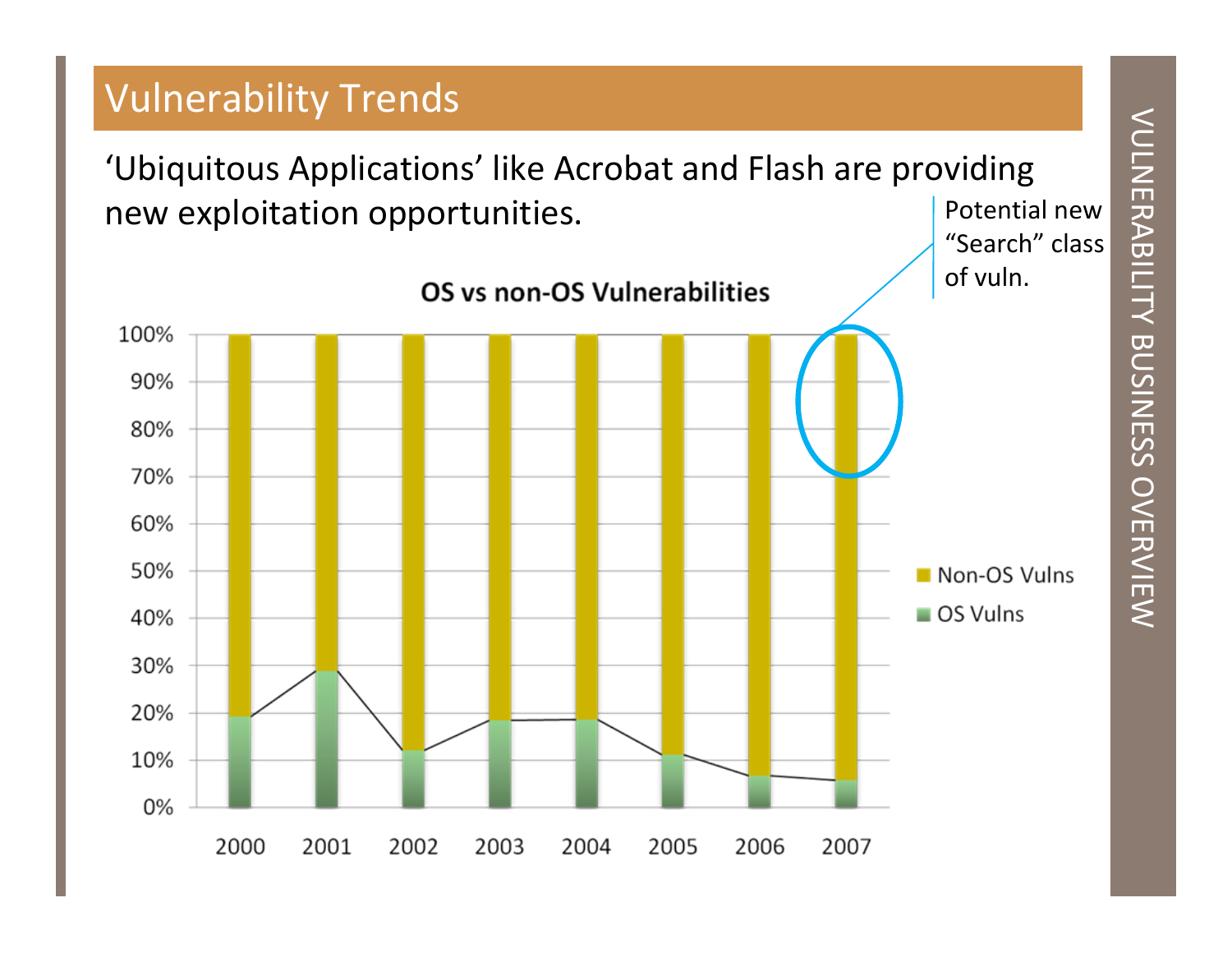# Severity Increasing<br>
Increasing attacker efficiency is shown in the number and<br>
percentage of high-severity vulnerabilities that can be used for<br>
targeted attacks.<br>
Vulnerabilities by CVSSv2 Severity<br>
3000<br>
3000<br>
3000<br>
300  $\Omega$

 $\blacksquare$  High  $\blacksquare$  Medium  $\blacksquare$  Low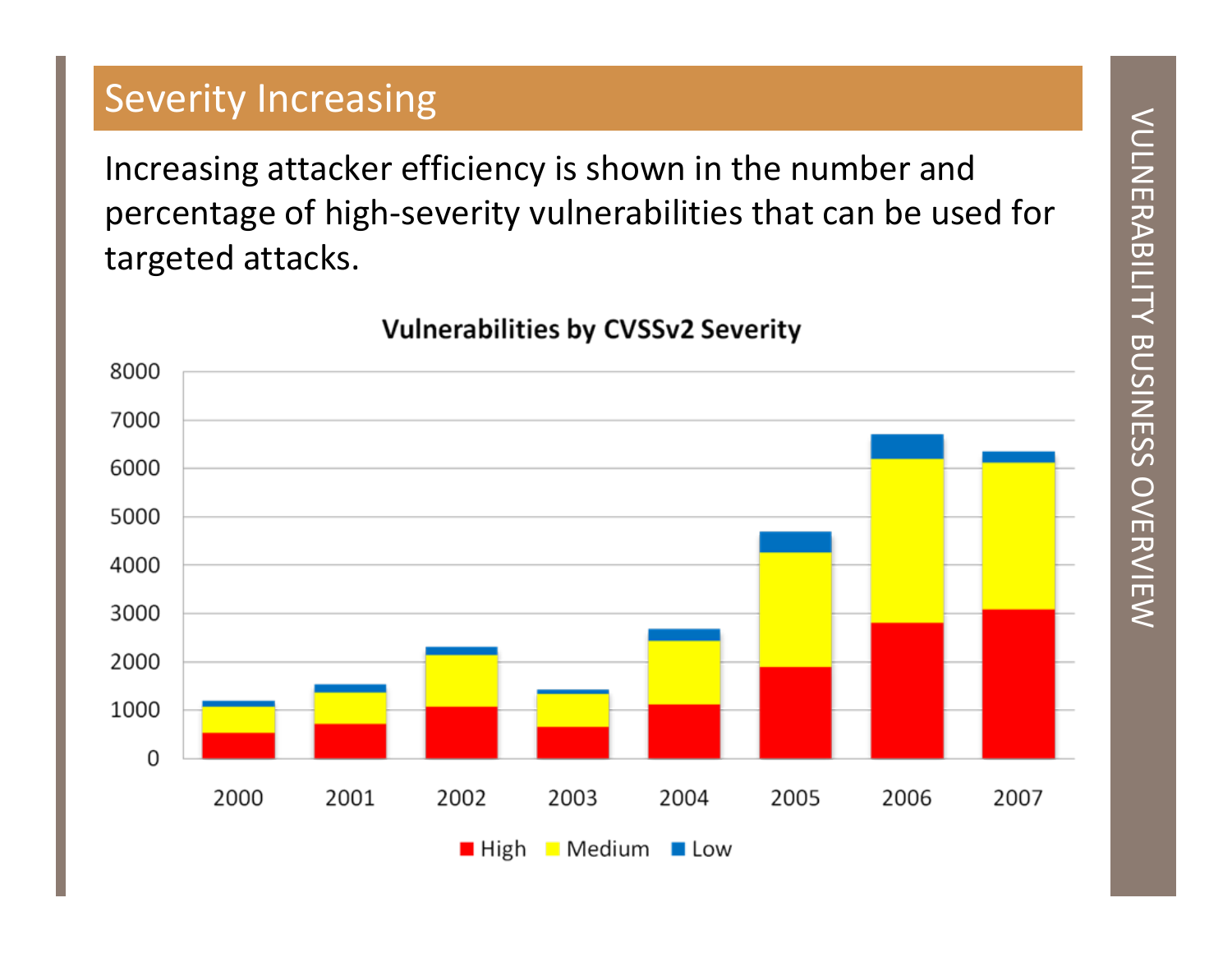| <b>Equal Opportunity</b>                                                                                                                                |                 |      |                |                                       |  |  |  |
|---------------------------------------------------------------------------------------------------------------------------------------------------------|-----------------|------|----------------|---------------------------------------|--|--|--|
| Skilled attackers are equal-opportunity exploiters. A listing of<br>high-severity vulnerabilities from 2007 shows just how pervasive<br>the problem is. |                 |      |                |                                       |  |  |  |
|                                                                                                                                                         | <b>Critical</b> |      |                | <b>NULNERABILIY BUSINESS OVERVIEW</b> |  |  |  |
| Vendor                                                                                                                                                  | Vuln's          | %    |                |                                       |  |  |  |
| Microsoft                                                                                                                                               | 148             | 4.3% |                |                                       |  |  |  |
| Novell                                                                                                                                                  | 132             | 3.8% |                |                                       |  |  |  |
| <b>Red Hat</b>                                                                                                                                          | 127             | 3.7% |                |                                       |  |  |  |
| Ubuntu                                                                                                                                                  | 115             | 3.3% |                |                                       |  |  |  |
| Apple                                                                                                                                                   | 110             | 3.2% | point increase |                                       |  |  |  |
| Sun                                                                                                                                                     | 85              | 2.5% | since '06      |                                       |  |  |  |
| PHP                                                                                                                                                     | 72              | 2.1% |                |                                       |  |  |  |
| Oracle                                                                                                                                                  | 68              | 2.0% |                |                                       |  |  |  |
| Cisco                                                                                                                                                   | 62              | 1.8% |                |                                       |  |  |  |
| Mozilla                                                                                                                                                 | 48              | 1.4% |                |                                       |  |  |  |
|                                                                                                                                                         |                 |      |                | Full percentage                       |  |  |  |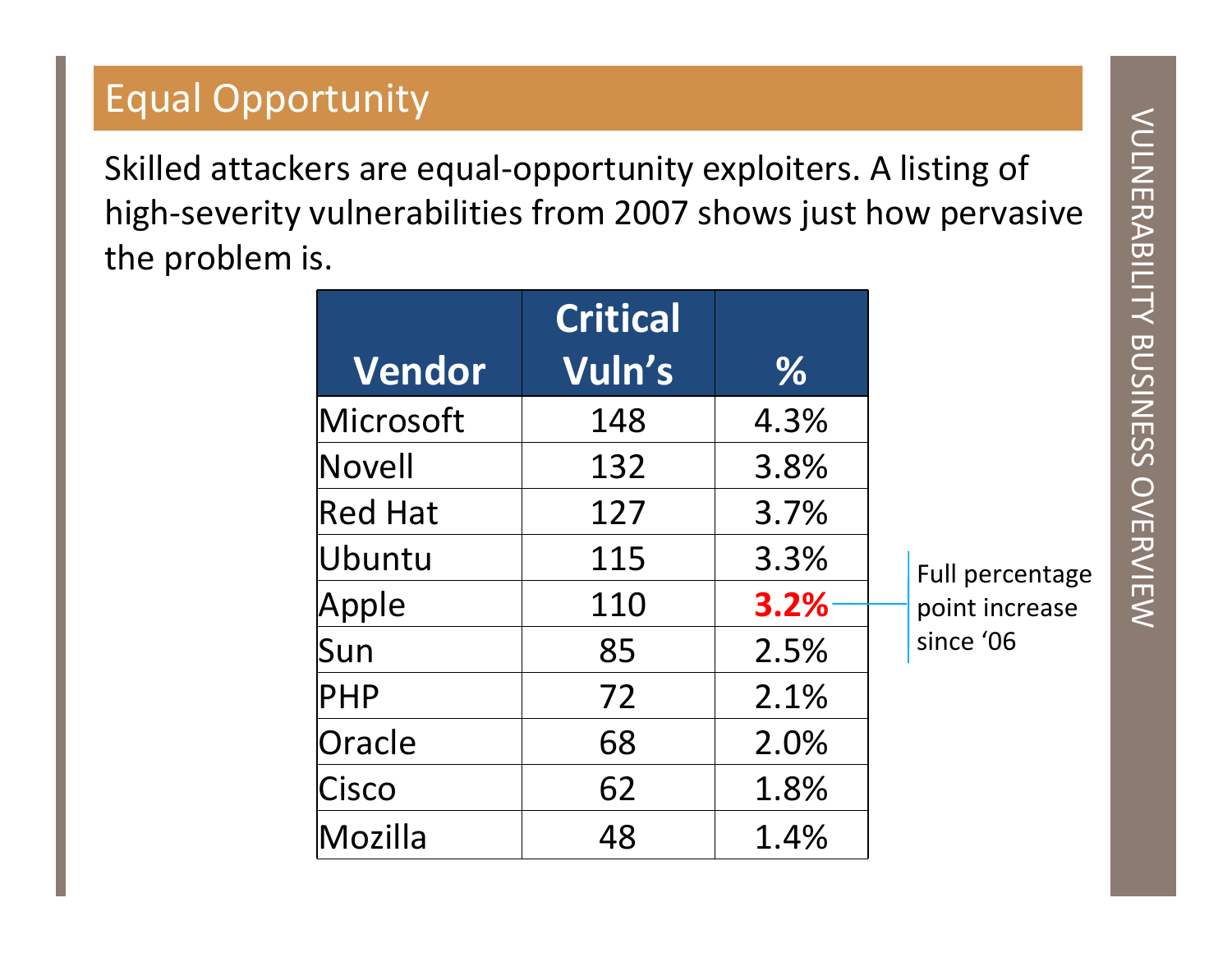- 
- -
	-
	-
	-
- -
	-



|           | Middle East - Africa<br>Asia-Pacific |                   | Europe |               | The Americas |               |      |
|-----------|--------------------------------------|-------------------|--------|---------------|--------------|---------------|------|
| Mongolia  | 25.0%                                | Bahrain           | 8.7%   | Albania       | 8.7%         | Dom. Republic | 9.4% |
| Thailand  | 8.2%                                 | Egypt             | 7.0%   | <b>Turkey</b> | 7.1%         | Brazil        | 7.4% |
| Macau SAR | $8.1\%$   Iraq                       |                   | 6.9%   | Romania       | 4.6%         | Honduras      | 6.9% |
| Vietnam   |                                      | 7.5% Moroco       | 6.7%   | Portugal      | 4.4%         | Jamaica       | 6.2% |
| Indonesia |                                      | 6.8% Saudi Arabia | 6.7%   | Russia        | 4.4%         | <b>Chile</b>  | 6.1% |